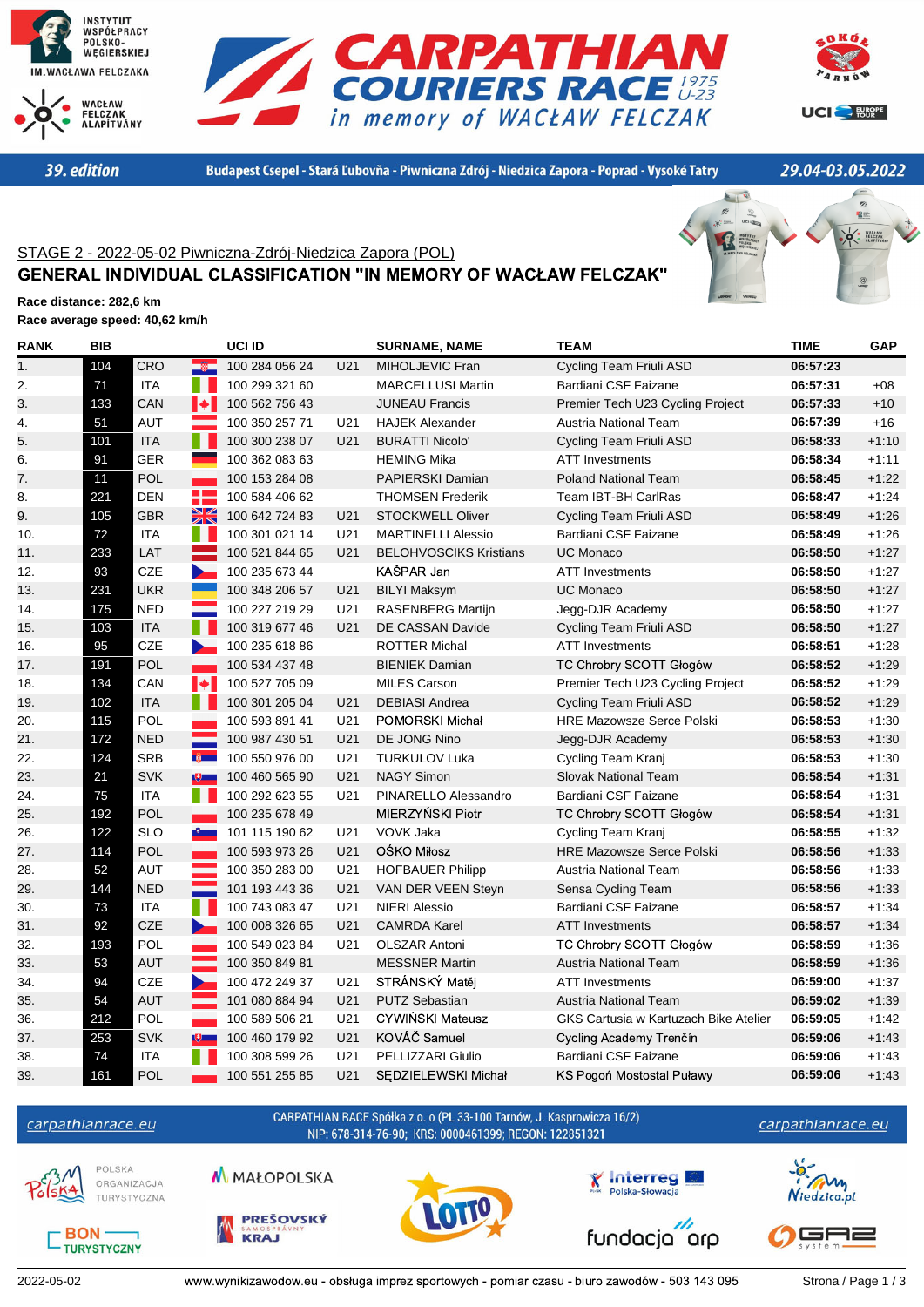

39. edition





Budapest Csepel - Stará Ľubovňa - Piwniczna Zdrój - Niedzica Zapora - Poprad - Vysoké Tatry

29.04-03.05.2022

。<br>12座

## O FELCZAK STAGE 2 - 2022-05-02 Piwniczna-Zdrój-Niedzica Zapora (POL) GENERAL INDIVIDUAL CLASSIFICATION "IN MEMORY OF WACŁAW FELCZAK"  $^{\circ}$ **RANK BIB UCI ID SURNAME, NAME TEAM TIME GAP** 40. 45 CZE 100 473 733 66 U21 VOLTR Martin Czech National Team **06:59:08** +1:45 41. 141 NED 100 228 487 36 DEELSTRA Huub Sensa Cycling Team **06:59:08** +1:45 42. 81 GBR 100 238 947 20 SMITH Nathan Team Novo Nordisk Development **06:59:09** +1:46 43. 241 POL 100 587 792 53 U21 MUSIALIK Jakub Klub Kolarski Tarnovia **06:59:10** +1:47 44. 171 NED 100 230 938 62 VAN DEN BROEK Frank Jegg-DJR Academy **07:00:13** +2:50 45. 173 NED 100 232 346 15 U21 MAAS Marijn Jegg-DJR Academy **07:00:17** +2:54 46. 211 POL 100 539 538 08 U21 MAJEWSKI Kacper GKS Cartusia w Kartuzach Bike Atelier **07:00:18** +2:55 47. 165 POL 100 922 714 34 U21 ŻUREK Jakub KS Pogoń Mostostal Puławy **07:00:18** +2:55 48. 222 DEN 100 507 633 16 U21 THORØE-HANSEN Nicholas Team IBT-BH CarlRas **07:00:21** +2:58 49. 43 CZE 100 480 066 94 KMÍNEK Vojtěch Czech National Team **07:00:25** +3:02 50. 31 HUN 100 236 498 93 U21 SZIJÁRTÓ Zétény Hungarian National Team **07:00:27** +3:04 51. 145 NED 100 483 836 81 STEMAN Jip Sensa Cycling Team **07:00:27** +3:04 52. 174 NED 100 231 120 50 U21 PIJNENBURG Sven Jegg-DJR Academy **07:00:27** +3:04 53. 13 POL 100 535 772 25 U21 SZYMACHA Kamil Poland National Team **07:00:27** +3:04 54. 123 SLO 100 175 806 26 U21 JEROMEL Vid Cycling Team Kranj **07:00:30** +3:07 55. 12 POL 100 559 269 48 U21 SMRECZEK Kacper Poland National Team **07:01:13** +3:50 56. 23 SVK 100 460 382 04 LÍŠKA Andrej Slovak National Team **07:01:43** +4:20 57. 252 SVK 100 660 699 16 U21 SOKOLÍK Lukáš Cycling Academy Trenčín **07:03:56** +6:33 58. 243 POL 100 519 048 82 U21 FRĄTCZAK Radosław Klub Kolarski Tarnovia **07:03:57** +6:34 59. 22 SVK 100 460 441 63 U21 LOHINSKÝ Filip Slovak National Team **07:03:58** +6:35 60. 181 POL 100 545 375 25 FIJAK Jan Luks Trójka Piaseczno **07:05:22** +7:59 61. 162 POL 100 592 411 16 U21 MACIEJUK Kacper KS Pogoń Mostostal Puławy **07:05:47** +8:24 62. 135 CAN 100 598 981 87 U21 RIVARD Nicolas Premier Tech U23 Cycling Project **07:05:48** +8:25 63. 163 POL 100 550 984 08 ZARĘBSKI Marcin KS Pogoń Mostostal Puławy **07:05:53** +8:30 64. 251 SVK 100 460 240 56 GAVENDA Martin Cycling Academy Trenčín **07:05:56** +8:33 65. 125 SLO 101 067 631 33 U21 ČERNE Andrej Cycling Team Kranj **07:06:03** +8:40 66. 132 CAN 100 598 118 00 U21 JULIEN Matisse Premier Tech U23 Cycling Project **07:06:18** +8:55 67. 84 GBR 100 237 100 16 U21 EVANS Louis Team Novo Nordisk Development **07:06:36** +9:13 68. 223 DEN 100 361 216 69 U21 NJOR Marckus Team IBT-BH CarlRas **07:06:56** +9:33 69. 225 DEN 100 538 266 94 U21 ANDREASSON Sebastian Team IBT-BH CarlRas **07:10:42** +13:19 70. 83 BEL 100 649 439 08 U21 CEURENS Robbe Team Novo Nordisk Development **07:11:10** +13:47 71. 55 AUT 100 350 225 39 U21 SCHMIDBAUER Maximilian Austria National Team **07:11:15** +13:52 72. 121 SLO 100 176 156 85 U21 ZIHERL Luka Cycling Team Kranj **07:11:46** +14:23 73. 214 POL 100 584 611 73 U21 KRUKOWSKI Aleksander GKS Cartusia w Kartuzach Bike Atelier **07:12:31** +15:08 74. 44 CZE 100 473 094 09 U21 KŘENEK Adam Czech National Team **07:13:11** +15:48 75. 41 CZE 100 653 216 02 U21 KOPELENT David Czech National Team **07:13:47** +16:24 76. 42 CZE 100 599 317 35 U21 ŠIROKÝ Štěpán Czech National Team **07:13:54** +16:31 77. 15 POL 100 550 798 16 U21 CENTKA Kacper Poland National Team **07:15:45** +18:22 78. 32 HUN 100 579 084 75 U21 HRENKÓ Norbert Hungarian National Team **07:15:54** +18:31 79. 146 NED 101 173 496 71 U21 VAN HOORN Mart Sensa Cycling Team **07:16:13** +18:50 80. 232 SWE 100 222 893 68 U21 HÖGLUND August UC Monaco **07:17:32** +20:09 81. 234 FIN 100 458 105 55 U21 VAINIO Veeti UC Monaco **07:18:08** +20:45 CARPATHIAN RACE Spółka z o. o (PL 33-100 Tarnów, J. Kasprowicza 16/2) carpathianrace.eu carpathianrace.eu NIP: 678-314-76-90; KRS: 0000461399; REGON: 122851321



**BON** 

**TURYSTYCZNY** 

**POLSKA** 

**M** MAŁOPOLSKA ORGANIZAC.IA TURYSTYCZNA









fundacja arp